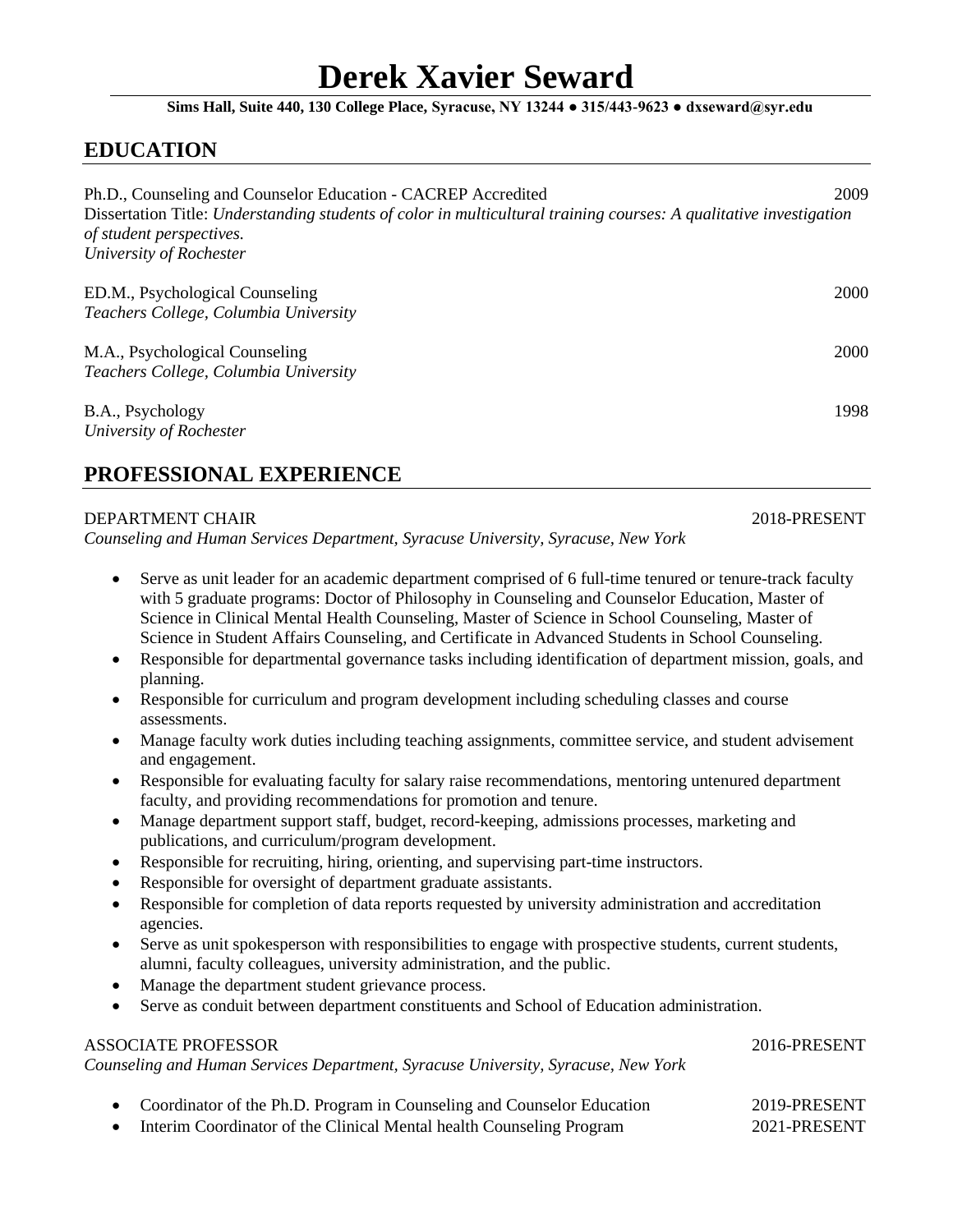| Council for the Accreditation of Counseling and Related Educational Programs Liaison 2019-PRESENT<br>Coordinator of Student Affairs Counseling Program<br>$\bullet$<br>Coordinator and Advisor of the Selected Studies in Education Bachelor's Degree<br>$\bullet$<br>Program                                                                                                                                                                                                                                                                                                                                                                                                                                                                                                                    | 2014-2019<br>2012-2013                              |
|--------------------------------------------------------------------------------------------------------------------------------------------------------------------------------------------------------------------------------------------------------------------------------------------------------------------------------------------------------------------------------------------------------------------------------------------------------------------------------------------------------------------------------------------------------------------------------------------------------------------------------------------------------------------------------------------------------------------------------------------------------------------------------------------------|-----------------------------------------------------|
| Courses taught include:<br>$\bullet$<br>Introduction to Professional Counseling<br>• Crisis Counseling<br>٠<br>Group Work in Counseling<br>Counseling Internship<br>Social and Cultural Dimensions of Counseling<br>Doctoral Advanced Practicum in Counseling<br>٠<br>School Counseling for College Access and Retention .<br>Doctoral Internship<br><b>Doctoral Research Seminar</b><br>Counseling Pre-Practicum I<br>٠<br>Counseling Pre-Practicum II: Advanced<br>• Doctoral Seminar in Ecological Counseling<br>$\bullet$<br><b>Multicultural Counseling</b><br>College Counseling and Student Affairs<br>Professional Orientation and Ethical Practice<br>• Foundations of Mental Health Counseling<br>University Teaching Outside Department:<br>First-Year Seminar (Undergraduate Course) |                                                     |
| <b>ASSISTANT PROFESSOR</b><br>Counseling and Human Services Department, Syracuse University, Syracuse, New York                                                                                                                                                                                                                                                                                                                                                                                                                                                                                                                                                                                                                                                                                  | 2009-2016                                           |
| <b>INSTRUCTOR</b><br>Counseling and Human Services Department, Syracuse University, Syracuse, New York                                                                                                                                                                                                                                                                                                                                                                                                                                                                                                                                                                                                                                                                                           | 2008-2009                                           |
| <b>AFFILIATED FACULTY</b><br>Center for Health and Behavior, Syracuse University, Syracuse, New York                                                                                                                                                                                                                                                                                                                                                                                                                                                                                                                                                                                                                                                                                             | 2010-2011                                           |
| <b>CLINICAL EXPERIENCE</b><br>Group Facilitator, Center for Health and Behavior, Syracuse University, Syracuse, New York<br>Doctoral Intern, University Counseling Center, University of Rochester, Rochester, New York<br>Vocational Rehabilitation Counselor/Clinical Case Manager, Odyssey House, New York, New York<br>Vocational Rehabilitation Counselor Intern, Bellevue Hospital Center, New York, New York<br>Counselor Intern, Center for Psychological Services, New York, New York                                                                                                                                                                                                                                                                                                   | 2005-2007<br>2003-2005<br>2000-2002<br>1999<br>1999 |

### **PROFESSIONAL PUBLICATIONS**

### **REFEREED JOURNAL ARTICLES**

- Shannon, J., **Seward, D.,** Liu, Y. & Luke, M. (resubmitted). Examining Help-Seeking Intentions of Counseling Amongst African American Men. Submitted to the *Journal of Counseling and Development.*
- **Seward, D. X.** (2019). Multicultural training resistances: Critical incidents for students of color. *Counselor Education and Supervision, 58,* 33-48.
- **Seward, D. X.**, & Khan, S. (2016). Towards an understanding of Muslim American adolescent high school experiences. *International Journal for the Advancement of Counselling, 38,* 1-11. doi: 10.1007/s10447-015-9252-5
- **Seward, D. X.** (2014). Multicultural course pedagogy: Experiences of master's level students of color. *Counselor Education and Supervision, 53,* 62-79. doi:10.1002/j.1556-6978.2014.00049.x
- Kiweewa, J. M., Gilbride, D. D., Luke M. M., & **Seward, D. X.** (2013). Endorsement of growth factors in experiential training groups. *Journal for Specialists in Group Work, 38,* 68-93.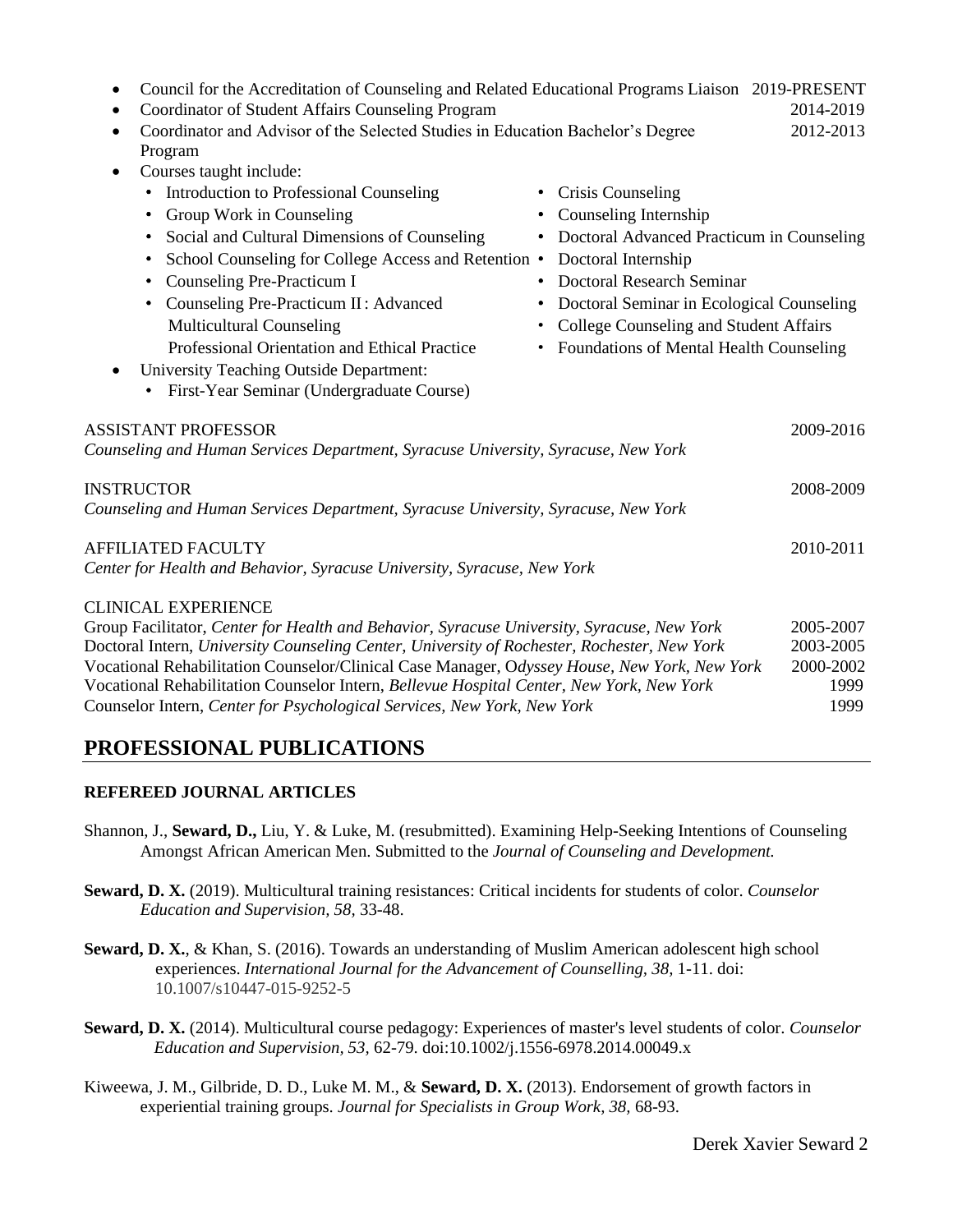- **Seward, D. X.** & Guiffrida, D. A. (2012). Deciding how much to share in class: A study of the experiences of students of color enrolled in multicultural counseling courses. *International Journal for the Advancement of Counselling, 34,* 286-296. doi: 10.1007/s10447-012-9157-5
- Senn, T. E., Scott-Sheldon, L. A., **Seward, D. X.**, Wright, E. M., & Carey, M. P. (2011). Sexual partner concurrency of urban male and female STD clinic patients: A qualitative study. *Archives of Sexual Behavior, 40,* 775-784.
- Carey, M. P., Senn, T. E., **Seward, D. X.**, & Vanable, P. A. (2010). Urban African-American men speak out on sexual partner concurrency: Findings from a qualitative study. *AIDS and Behavior, 14,* 38-47.
- Senn, T.E., Carey, M.P., Vanable, P. A., & **Seward, D. X.** (2009). African-American men's perceptions of power in intimate relationships. *American Journal of Men's Health, 3,* 310-318.
- Guiffrida, D.A., Gouveia, A., Wall, A., & **Seward, D. X.** (2008). Development and validation of the Need for Relatedness at College Questionnaire (NRC-Q). *Journal of Diversity in Higher Education, 1,* 251-261.
- **Seward, D. X.** (2007). Multicultural training: Did we forget about our racial minority students? *Vistas Online.* Retrieved November 4, 2007, from http://counselingoutfitters.com/vistas/vistas07/Seward.htm

#### **NON-REFEREED PUBLICATIONS**

- Luke, M., & **Seward, D. X.** (2014). Co-teaching in counselor education: An unrecognized opportunity. *North Atlantic Region Association of Counselor Education and Supervision Newsletter.*
- O'Connor, K., Bailey,T., Garrison,L., Jones,M. ,Lichtenstein, G., Loshbaugh, H., **Seward, D.**, Perhamus. L., & Stevens,R. (2007). Sponsorship: Engineering's tacit gatekeeper. In *Proceedings of the 2007 ASEE Annual Conference and Exposition*.
- O'Connor, K., Parhamus, L., **Seward, D.**, & Stevens, R. (2006). Engineering student identities in the undergraduate curriculum: Dynamics of sponsorship in the social production of engineers. In *Proceedings of the ASEE New England Section 2006 Annual Conference.*

#### **PRACTITIONER BOOK CONTRIBUTIONS**

- **Seward, D. X.** (2015). Mixing it up: Exploring racial positioning and engagement. In M. Luke & K. M. Goodrich (Eds.), *Group Work Experts Share Their Favorite Activities for Supervision* (Vol*.* 2, pp.74-79). Alexandria, VA: Association for Specialists in Group Work.
- **Seward, D. X.** (2015). Preparing groups to talk constructively about cultural issues. In M. Luke & K. M. Goodrich (Eds.), *Group Work Experts Share Their Favorite Activities for Supervision* (Vol*.* 2, pp. 29- 32). Alexandria, VA: Association for Specialists in Group Work.
- **Seward, D. X.** (2015). Win as much as you can: Group dynamics version. In M. Luke & K. M. Goodrich (Eds.), *Group Work Experts Share Their Favorite Activities for Supervision (Vol. 2, pp.168-173). Alexandria,* VA: Association for Specialists in Group Work.
- **Seward, D. X.,** & Levine, C. (2015). Co-leading the co-leaders. In M. Luke & K. M. Goodrich (Eds.), *Group Work Experts Share Their Favorite Activities for Supervision* (Vol*.* 2, pp. 248-252)*.* Alexandria, VA: Association for Specialists in Group Work.
- **Seward, D.** (2013). Using values clarification strategies to explore multicultural and diversity issues. In H. Kirschenbaum, *Values Clarification in Counseling and Psychotherapy: Practical Strategies for*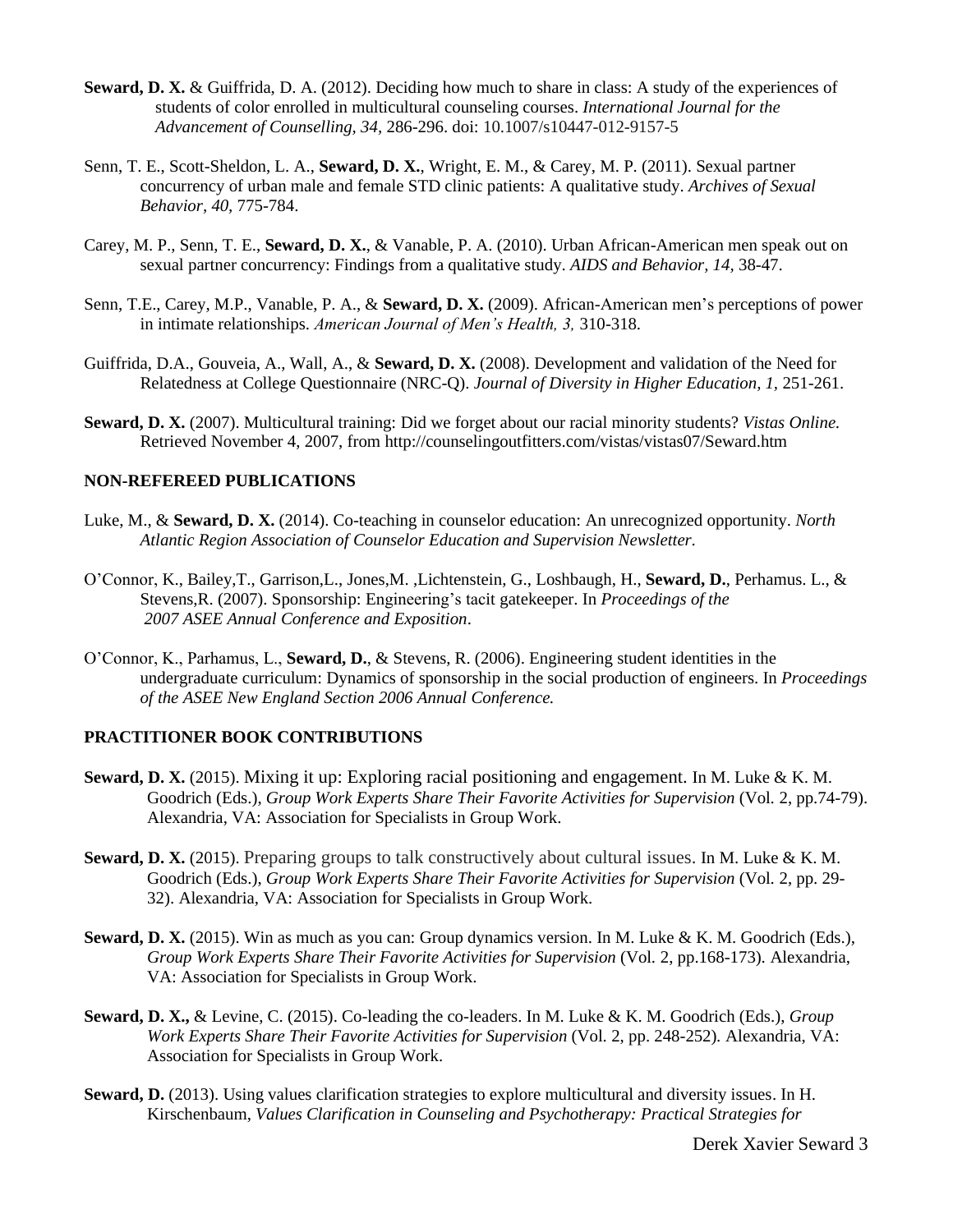*Individual and Group Settings* (pp. 246-252). New York, NY: Oxford University Press.

#### **BOOK CONTRIBUTIONS**

**Seward, D. X.,** & Luke, M. (2017). Superwoman squeeze. In K. L. Nadal (Ed.), *The SAGE Encyclopedia of Psychology and Gender*. dx.doi.org/10.4135/9781483384269.n

### **Manuscripts in Preparation**

- **Seward, D. X.,** Shannon, J. P., & Luke, M. (in preparation). Development of group co-leadership. To be submitted to *Journal for Specialists in Group work.*
- Silas, M., & **Seward, D. X.** (in preparation). An exploration of the mental health help-seeking and self-care strategies of black women: The implications for counselor education, training and practice

### **Projects in Process**

- **Seward, D. X.** (conducting data analysis). Critical incidents of learning about White cultural beliefs and practices for counselor trainees of color. To be submitted to the Journal of Multicultural Counseling and Development.
- Silas, M., & **Seward, D. X.** (planning). Professional counselor preparation for work with Black clients and communities: The role of continuing education.
- Qu, X., & **Seward, D.X.** (planning). Adlerian professional identity development.

### **PROFESSIONAL PRESENTATIONS**

### **REFEREED CONFERENCE PRESENTATIONS**

- **Seward, D. X.** (Accepted). Ask Me! Using Self-Disclosure to Model Cultural Dispositions in Training. Poster presentation submitted for the 2021 Association for Counselor Education and Supervision (ACES) Conference: Atlanta, GA.
- Silas, M. J., & **Seward, D. X.** (2020). Understanding the Influencers of Mental Health and the Perceived Help-Seeking Barriers for Black Women. Educational session presentation submitted to the Clinical Mental Health Counseling and Beyond 3rd Annual Virtual Conference - April 7.
- Shannon, J. P., & **Seward, D. X.** (2019). Dynamics of Co-Leadership in an Experiential Training Group. Poster presentation at the 2019 Association for Counselor Education and Supervision (ACES) Conference: Seattle, WA. – October 11.
- Darkis, J. T., & **Seward, D. X.** (2018). Restructuring our CSI chapter: Building a strong professional community. Poster presentation at the 2018 American Counseling Association (ACA) Annual Conference: Atlanta,  $GA - April 27.$
- **Seward, D. X.** (2017). Critical Incidents of Multicultural Training Resistance in Students of Color. Poster presentation at the Association for Counselor Education and Supervision (ACES) Conference: Chicago, IL. - October 7.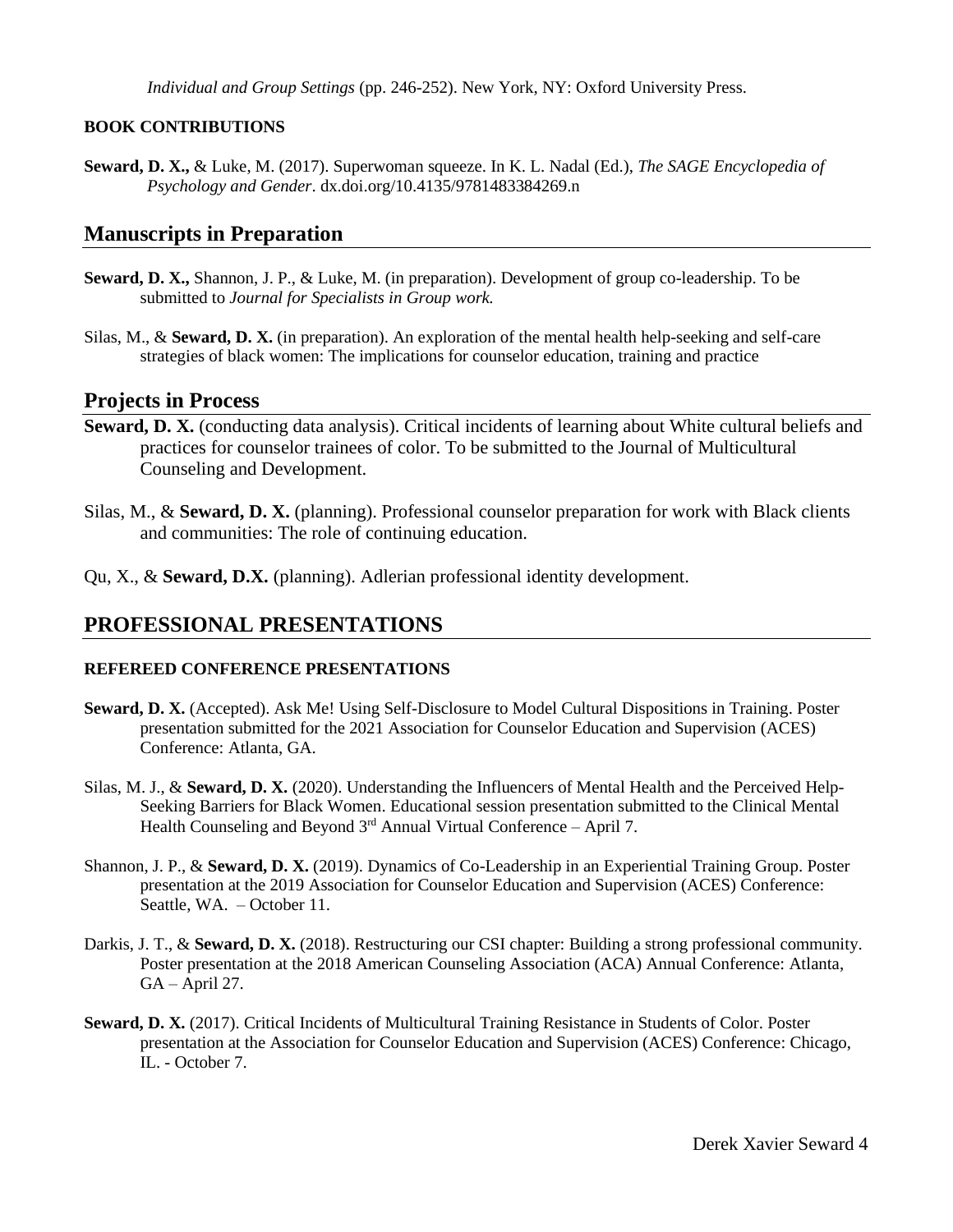- Rivas, M., Hill, H. R., & **Seward, D. X.** (2017). The development of disability competence: A grounded theory. Educational session presented at the 2017 Association for Counselor Education and Supervision (ACES) Conference: Chicago, IL - October 5.
- **Seward, D. X.** (2017). Preparing groups to talk constructively about cultural issues. Poster presentation submitted for the 2017 American Counseling Association (ACA) Annual Conference: San Francisco, CA – March 17.
- **Seward, D. X.** (2016). Critical Incidents of Multicultural Training Resistance in Students of Color. Poster presentation for the 2016 American Counseling Association (ACA) Annual Conference: Montreal, Canada - April 2.
- Levine, C., Peters, H., Rivas, M., Lee, A., Luke, M., & **Seward, D.** (2016). Advocacy through exploration: Group dialogues for strengthening counselor identity. Poster presentation for the 2016 American Counseling Association (ACA) Annual Conference: Montreal, Canada - April 2.
- **Seward, D. X.**, & Belmontes, K. C. (2015). Multicultural course pedagogy: Experiences of master's level students of color. Poster presentation for the Association for Counselor Education and Supervision (ACES) Conference: Philadelphia, P.A. - October 9.
- **Seward, D. X.** (2015). Multicultural course pedagogy: Experiences of master's level students of color. Poster presentation for the American Counseling Association (ACA) Annual Conference: Orlando, FL - March 15.
- Conteh, J. A., & **Seward, D. X.** (2014). Let's talk racial trauma in our counseling programs and multicultural training. Roundtable presentation at the North Atlantic Region Association for Counselor Education and Supervision (NARACES) Fall Conference: Providence, RI - September 27.
- **Seward, D. X.**, & Conteh, J. A. (2013). Attending to resistance and racial trauma: Working with Students of Color in multicultural training. Presented at the Association for Counselor Education and Supervision (ACES) Conference: Denver, CO – October 18.
- Smith, E, **Seward, D. X.,** & Ramrakhiani, S. (2013). All is well: CSI chapter wellness as a way to promote counseling professionals self-care. Presented at the American Counseling Association (ACA) Annual Conference: Cincinnati, OH - March 22.
- **Seward, D. X.**, & Conteh, J. A. (2012). Attending to resistance and racial trauma: Working with Students of Color in multicultural training. Presented at The North Atlantic Region Association for Counselor Education and Supervision (NARACES) Fall Conference: Niagara Falls, NY – September 28.
- Brown-Smythe, C. A., & **Seward, D. X.** (2012). Direct instruction as a tool to improve student case conceptualization ability. Presented at The North Atlantic Region Association for Counselor Education and Supervision (NARACES) Fall Conference: Niagara Falls, NY – September 30.
- **Seward, D. X.** (2011). Attending to resistance in multicultural courses: Helping Students of Color focus on their learning. Presented at the 2011 American Counseling Association (ACA) Annual Conference: New Orleans, LA - March 26.
- **Seward, D. X.** (2010). Best practices for multicultural training with Students of Color: Pulling from related disciplines. Presented at The North Atlantic Region Association for Counselor Education and Supervision (NARACES) Fall Conference: New Brunswick, NJ – September 24.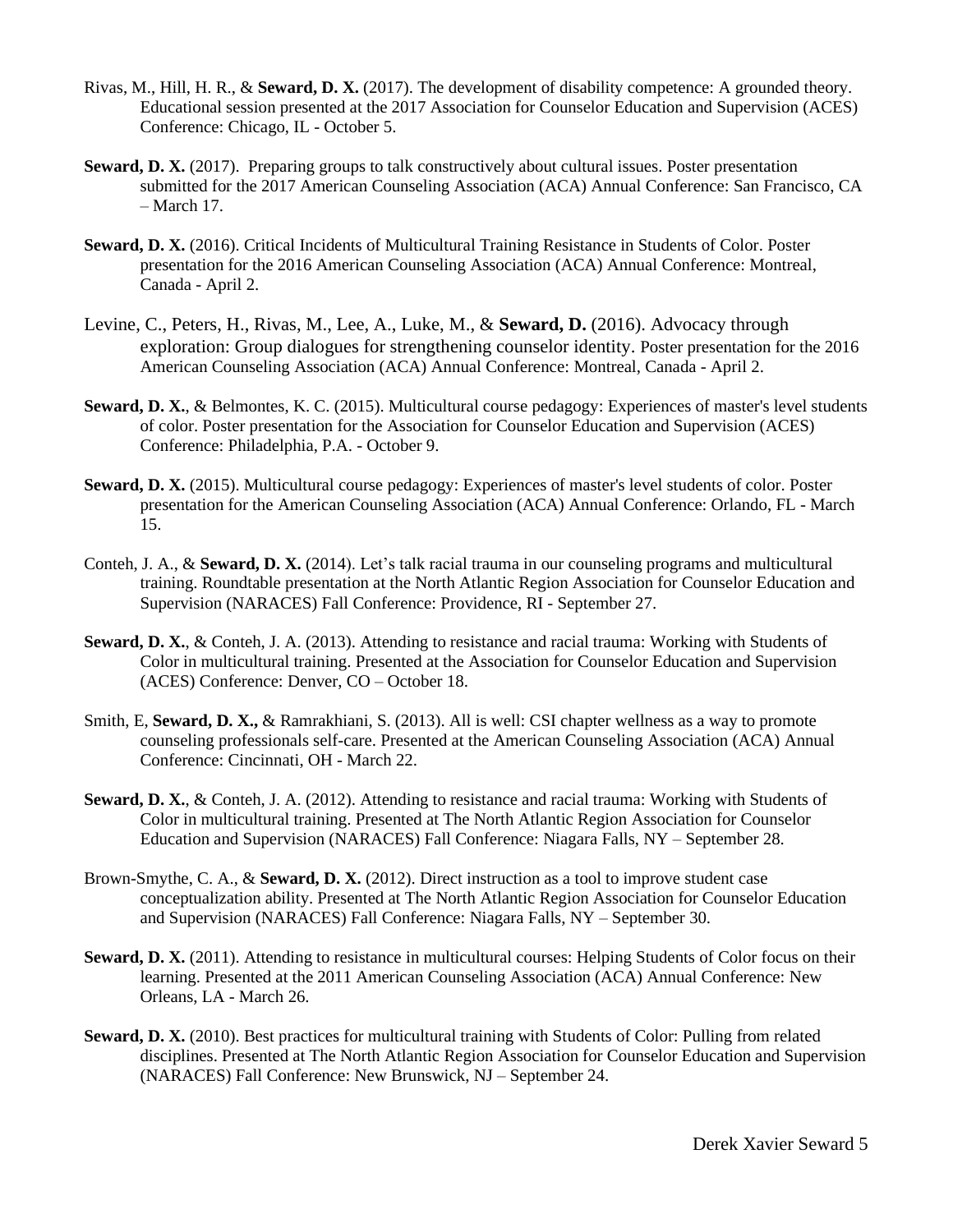- Krell, M., Chen-Hayes, S., Brown-Smythe, C., Well, P., Sharp, J., Reiner, S., Shin, R., **Seward, D.,** Bailey, D., & Lawson, G. (2010). Job search 101: Tips and tricks for grad students. Panel discussion at The North Atlantic Region Association for Counselor Education and Supervision (NARACES) Fall Conference: New Brunswick, NJ – September 24.
- **Seward, D. X.** (2010). The multicultural course engagement of Students of Color: A multi-site Qualitative study. Presented at the Fourth Biennial Cultural Competency Conference: Atlanta, GA - April 8.
- **Seward, D. X.** (2008). What do minority students say about multicultural training? Presented at the North Atlantic Region Association for Counselor Education and Supervision (NARACES) Fall Conference: Portland, ME – September,19.
- **Seward, D. X.** (2008). Understanding racial minority students in multicultural counselor training courses: Preliminary findings of a qualitative investigation of student perspectives. Presented at the Annual Meeting of the American Educational Research Association (AERA), New York, NY – March 26.
- O'Connor, K., Amos, D., Bailey, T., Garrison, L., Jones, M., Lichtenstein, G., Loshbaugh, H., Perhamus, L., **Seward, D.**, & Stevens, R. (2007). Sponsorship: Engineering's Tacit Gatekeeper. Presented at the American Society of Engineering Education (ASEE) Annual Conference in Honolulu, HI – June 27.
- **Seward, D. X.** (2007). Multicultural training: Did we forget about our racial minority students? Presented at the American Counseling Association (ACA) Annual Conference: Detroit, MI – March 25.
- O'Connor, K., Stevens, R., Garrison, L., Sabin, P., **Seward, D.**, and Perhamus, L. (2006). Dynamics of sponsorship in the social production of engineers. Presented at the Annual Meeting of the American Educational Research Association (AERA), San Francisco, CA - April 7-11.
- O'Connor, K., Perhamus, L., **Seward, D.**, & Stevens, R. (2006). Engineering student identities in the undergraduate curriculum: "Sponsorship" and the social production of engineers. Presented at the New England ASEE Conference – Worcester, MA – March 17.
- **Seward, D. X.** (2005). Racial perspectives framework: A conceptualization and practical activity to understand and challenge racial minority students in multicultural training. Presented at the Association for Counselor Education and Supervision (ACES) Conference: Pittsburgh, PA – October 21.
- Guiffrida, D. A. & **Seward, D. X.** (2005). Motivation and African American college student retention. Presented at the American Educational Research Association (AERA) Annual Meeting: Montreal, Canada – April.
- Guiffrida, D. A., Demanchick, S., & **Seward, D. X.** (2004). Clinical supervision: An imperative for the resilient counselor. Presented at the 14<sup>th</sup> Annual Reflection and Renewal Conference for Counselors: Rochester, NY – January.
- **Seward, D. X.**, Conteh, J. A., Williams, T. A., & Drain, F. (2003). Challenging students and counselor educators in multicultural training. Presented at the North Atlantic Region Association for Counselor Education and Supervision (NARACES) Fall Conference: Canandaigua, NY – October 18.

#### **INVITED PRESENTATIONS**

Reiner, S., Rodriguez, E., & **Seward, D.X.** (2021). Issues facing counselor education programs: It's impact on students, faculty, and the profession. Panel presentation for the New York State Mental Health Counselors Association (NYMHCA) and New York Association for Counselor Educators and Supervisors (NYACES) Virtual Counselor Educator Meeting – April 10.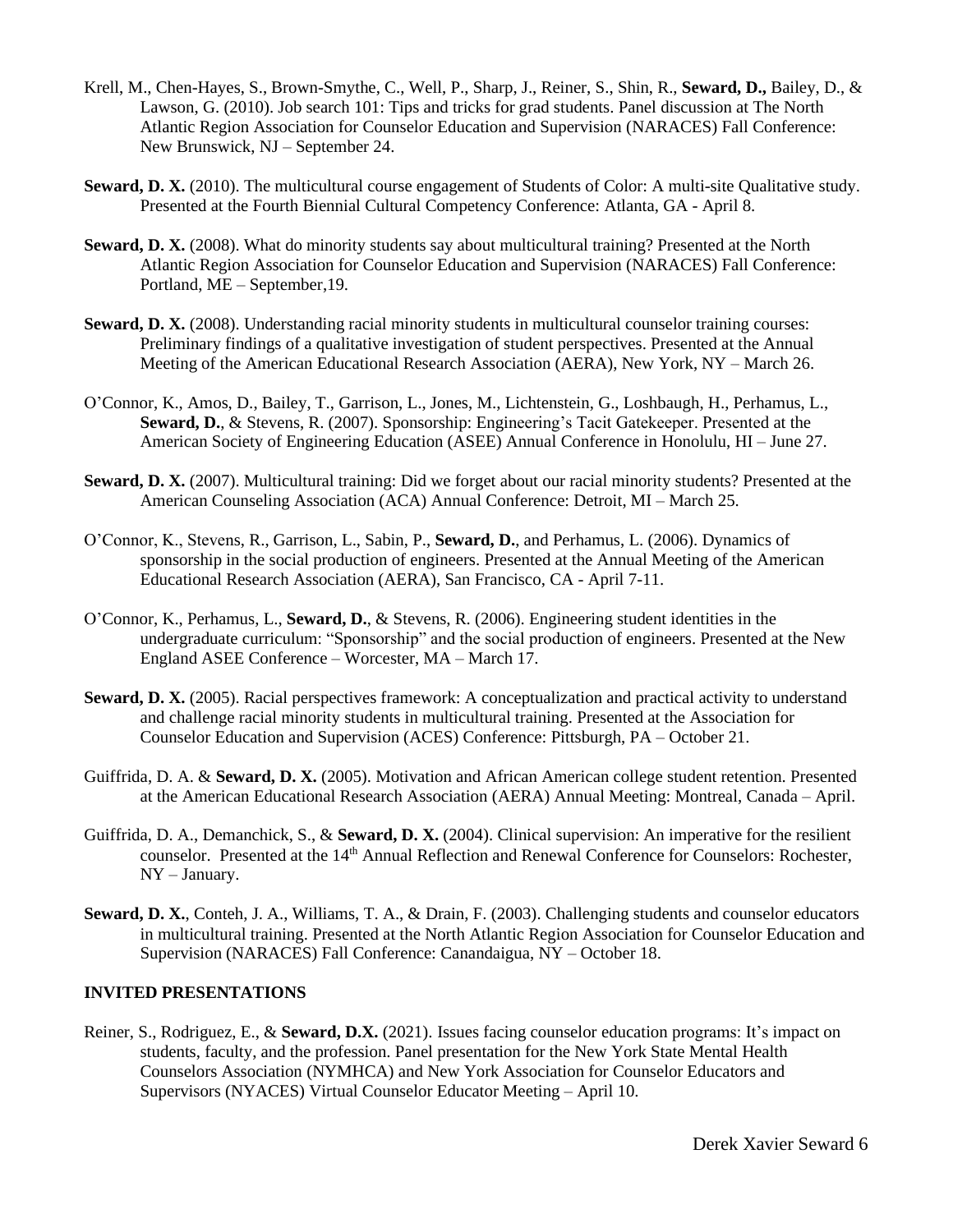- Silas, M. J., **Seward, D. X.**, & Luke, M. (2020). Self-Love & Self-Care: Incorporating Black Feminist Strategies for Black Women in Counseling. Webinar presented as part of the North Atlantic Region Association for Counselor Education and Supervision (NARACES) Year of Learning Series.
- Luedke, A. (2020). Pearls of Wisdom. Panel discussion (Invited panels **Seward, D. X**., Hughes, S., Luke, M., & Reiner, S.). Presented at the North Atlantic Association for Counselor Education and Supervision Emerging Leaders Workshop.
- **Seward, D. X**., Castle, K., & Coleman, R. (2019). From trauma and grief to resilience and recovery. Panel presentation at the 2019 Fall Diversity Conference hosted by Monroe Community College - State University of New York. Rochester, NY – October 4.
- Bagmi, D., & Gilfillan (2018). Engaging in Multicultural Curriculum in This Administration: Panel Discussion (Invited Panelists: **Seward, D. X**., Bruner, S., Harrichand, J., & Hill, N. R.). Presentation at the North Atlantic Association for Counselor Education and Supervision. Burlington, VT – September 28.
- Vereen, L. G., **Seward, D. X.**, & Hill, N. R. (2016). CSI Chapter Leaders Training. Presentation at the North Atlantic Association for Counselor Education and Supervision Fall Conference. Syracuse, NY – September 23.
- **Seward, D. X. (2020).** Pearls of Wisdom. Panel presentation at the North Atlantic Association for Counselor Education and Supervision Fall Conference. Virtual – September 26.
- **Seward, D.X.**, Beck, M., & Nganga, C. (2016). Personal reflections, self-awareness, and teaching as student learners. Workshop presentation for the diversity workshop series hosted by the Center for Excellent in Teaching and Learning, University of Rochester: Rochester, NY - March 21.
- **Seward, D.X**., Beck, M., & Nganga, C. (2016). Interrupting the cycle: How people of color experience racism at predominately White institutions. Workshop presentation for the diversity workshop series hosted by the Center for Excellent in Teaching and Learning, University of Rochester: Rochester, NY - March 21.
- Hill, N. R., Kerns, L., Vereen, L. G., **Seward, D. X**., Rivas, M., & Peters, H. (2015). Privacy, security, and encryption: Challenges and strategies for ensuring HIPAA compliance. Panel Presentation at the Association for Counselor Education and Supervision (ACES) Conference: Philadelphia, PA – October 7.
- Renfro-Michel, E., Webber, J., Hannon, M., Glosoff, H., & **Seward, D.** (2015). Mentoring in writing and publication: Hands on help towards publishing. Panel presentation at the Association for Counselor Education and Supervision (ACES) Conference: Philadelphia, PA – October 7.
- **Seward, D. X.** (2015). "Can we talk?": Lessons from students of color about cultural dialogues. Presentation at the Spector/Warren Fellowship for Future Teachers: Houston, TX – January 9.
- **Seward, D. X.** (2013). Making connections in academic circles: Networking as a first-generation Ph.D. Panel member and table discussant. Syracuse University Center for Career Services. Syracuse, NY – Oct. 25.
- **Seward, D. X.** & Laux, J. (2013). Being an effective faculty advisor. Co-chaired two sessions for the Chi Sigma Iota Chapter Faculty Advisor Training at the American Counseling Association (ACA) Annual Conference: Cincinnati, OH - March 23.
- **Seward, D. X.** (2013). Building Men. Presentation at Syracuse City School District Building Men Program. Syracuse, NY - March 6.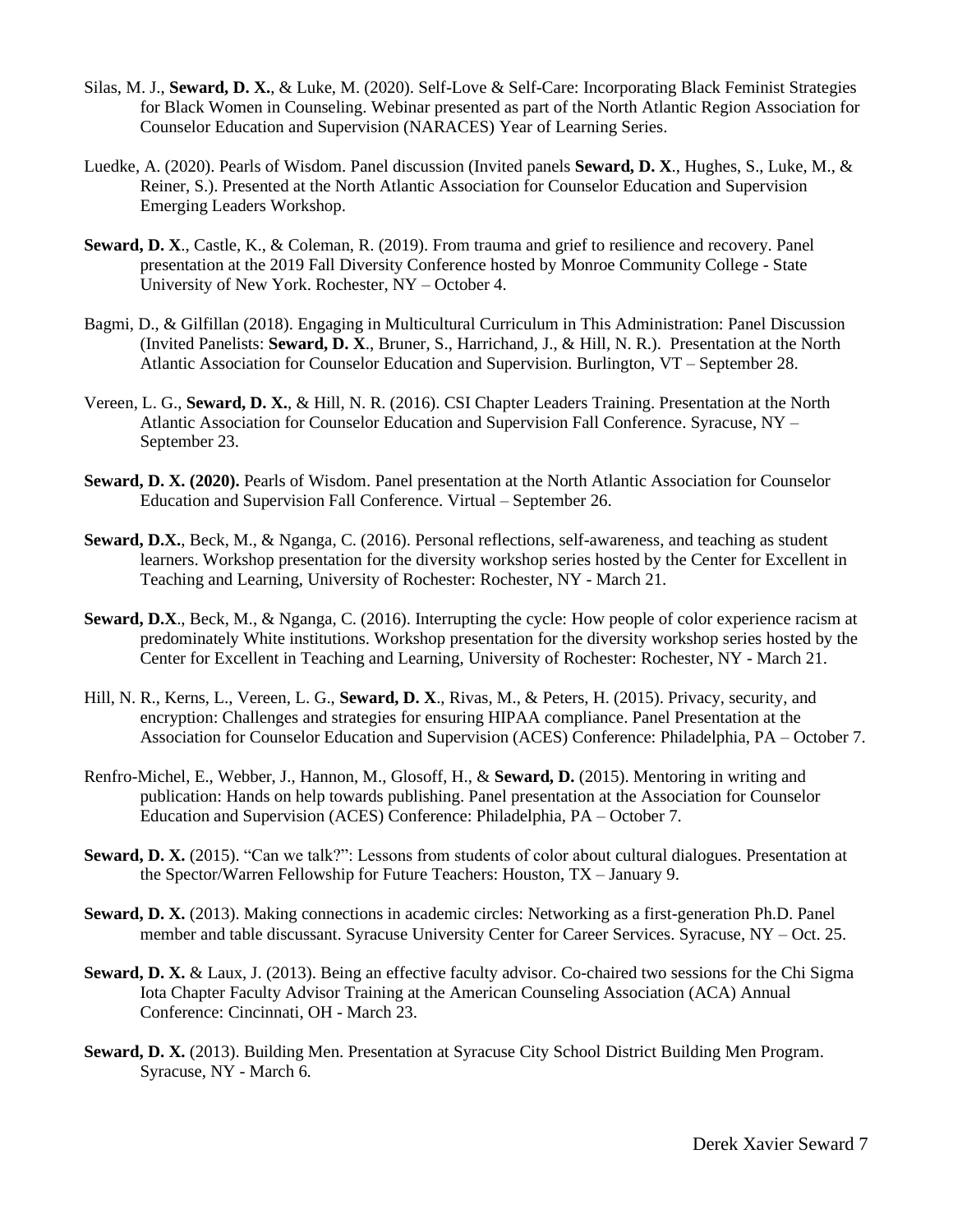- **Seward, D.,** Eatman, T., Bolton C., Davis, S., Taylor, G., & Eatman, C. (2012). Reflecting on Trayvon Martin. Panel discussion at Syracuse Academy of Science Charter School. Syracuse, NY - April, 5.
- **Seward, D.** (2010). Trauma and its effect on higher education. Workshop presentation at the 2010 UJIMA Rochester Inc. Conference: Rochester, NY - October 29.
- Rand, E., **Seward, D.,** & Ternikar, F. (2010). Challenges and opportunities for diverse candidates on the job market. Panel discussion at the 2010 Tenure Track Dream: Maximize Your Competitive Edge Conference: Syracuse, NY - October 8.
- **Seward, D.,** Powless, N., Martin-Coore, L., Valentine, L., Burden, K., & Coleman, J. (2009). Career Panel. Panel discussion for SU GEAR UP at Henninger High School - December 11.
- **Seward, D. X.** (2009). Balancing the scales: Advising an increasingly diverse student body. Presentation at the Professional Development Workshop for first-year advisors at Le Moyne College – May 18.
- **Seward, D. X** (2009). The experiences of students of color on a predominantly White college campus. Sponsored by the Le Moyne College HEOP and the Center for Personal Growth & Counseling. Syracuse, NY - March 23.
- **Seward, D. X.** (2005). Panel discussion on undergraduate education at the Monroe Community College Think About Teaching Conference – March 16.
- **Seward, D. X**. & Gouveia, A. (2005). National Counselor Examination: Preparation Session. Workshop presentation at the University of Rochester for Warner School master's students taking the National Board Certified Counselor's National Counselor Examination. – March 5.
- Banister, I., **Seward, D. X.**, & Thurman, C. (2004). Racism and education: A closer look at desegregation. Panel discussion at the State University of New York Brockport 4th Annual Cultural Diversity Conference – February 27.
- Behncke, M., Hetherington, B., Lattimore-Walker, B., Migliore, J., & **Seward, D. X.** (2004). Education and racism. Panel discussion at the Margaret Warner Graduate School of Education and Human Development Martin Luther King Jr. Education Series – February 10.
- Myrthil, B. J., **Seward D. X.**, & Tucci, K. (2003). Leadership style and effective meetings. Workshop presentation at the University of Rochester Office of Minority Student Affairs Emerging Leaders Program: Rochester, NY – October 21.
- Abbott, N., Lewis, M., Miranda, M. L., Reid, J., Reynolds, N., **Seward, D. X.**, et al. (2002). Alcohol summit. Facilitated workshops at the University of Rochester/North-American Interfraternity Conference: Rochester, NY - October 17 – October 19.

#### **ADDITIONAL PRESENTATIONS**

**Seward, D. X.**, Williams, B., Andre, L., Hilts, D., Peng, Y., Qu, X., & Turner, A. (2021). Support in times of mourning: A space for antiracist dialogue. Co-facilitation of a forum co-sponsored by Chi Sigma Iota's Sigma Upsilon Chapter and Counselors for Social Justice – Syracuse University Chapter. Virtual – March 31.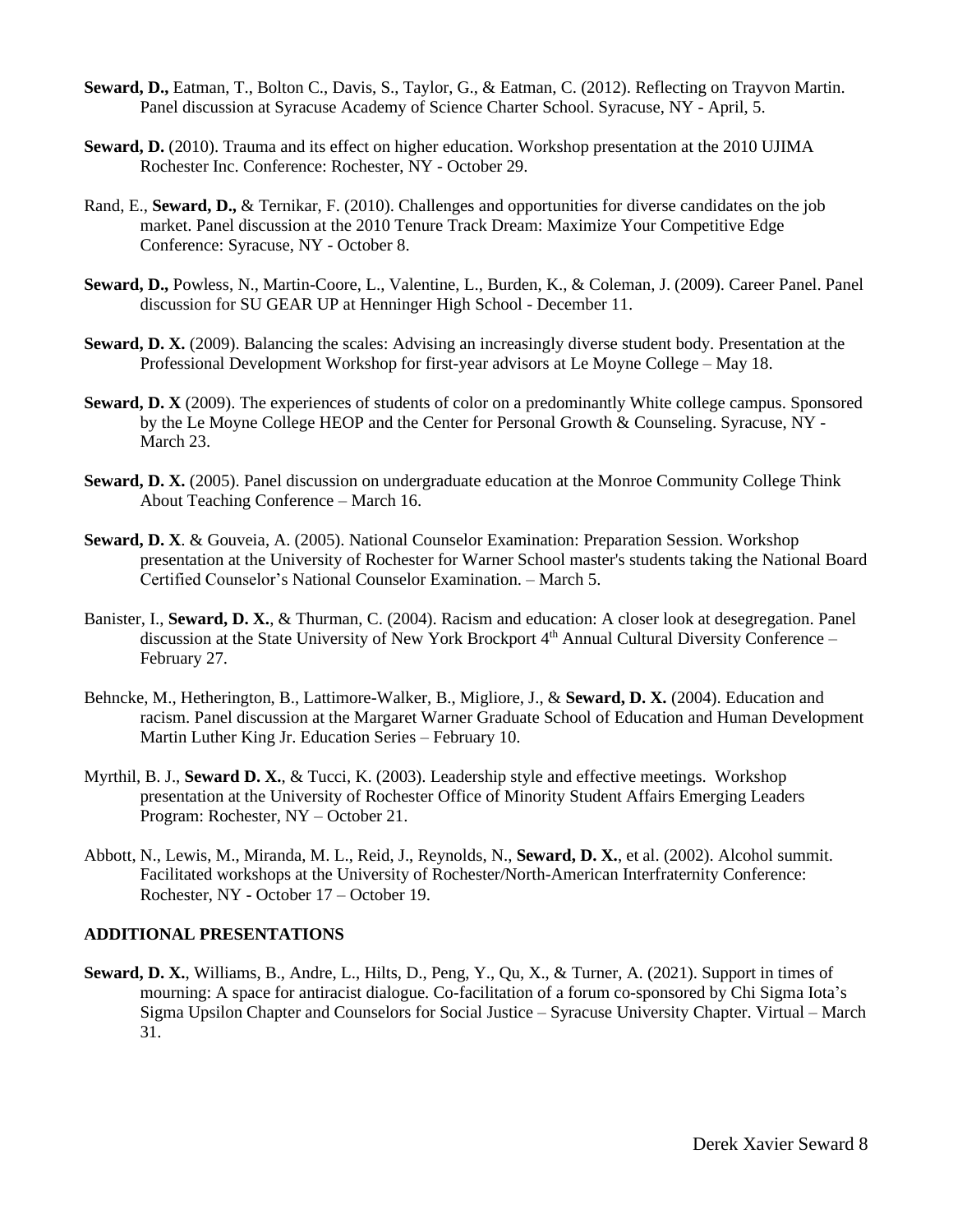Behavioral Health Workforce Education and Training (BHWET) 2021 Program for Professionals -Health Services & Resources Administration (HRSA) Role: Co-Investigator Amount Awarded: \$1,632,869

# **PROFESSIONAL SERVICE**

### **NATIONAL LEVEL**

| AMERICAN COUNSELING ASSOCIATION<br>Conference Proposal Reviewer, American Counseling Association 2022 Conference & Expo (2021)                                                                                                                                                                          | 2021         |
|---------------------------------------------------------------------------------------------------------------------------------------------------------------------------------------------------------------------------------------------------------------------------------------------------------|--------------|
| <b>CHI SIGMA IOTA</b><br>Chapter Faculty Advisor Committee (2013-2018)<br>Awards Committee (2014-2018)                                                                                                                                                                                                  | 2013-2018    |
| ASSOCIATION FOR COUNSELOR EDUCATION AND SUPERVISION<br>Nomination and Election Committee (2018)<br>Governing Council (2015-2017)<br>Emerging Leaders Program, Mentor (2017)<br>New Faculty Interest Network Faculty-Doctoral Candidate Mentor (2011-2013)<br>Nominated for Secretary Elect-Elect (2011) | 2011-2018    |
| <b>EDITORIAL BOARDS</b>                                                                                                                                                                                                                                                                                 |              |
| JOURNAL OF COUNSELOR LEADERSHIP AND ADVOCACY<br><b>Editorial Board Member</b>                                                                                                                                                                                                                           | 2017-PRESENT |
| JOURNAL OF COUNSELOR PREPARATION AND SUPERVISION<br><b>Editorial Board Member</b>                                                                                                                                                                                                                       | 2014-PRESENT |
| JOURNAL OF MULTICULTURAL COUNSELING AND DEVELOPMENT<br><b>Ad-Hoc Reviewer</b>                                                                                                                                                                                                                           | 2009-2010    |
| JOURNAL OF COUNSELING AND DEVELOPMENT<br><b>Graduate Fellow</b>                                                                                                                                                                                                                                         | 2007-2008    |
| <b>REGIONAL LEVEL</b>                                                                                                                                                                                                                                                                                   |              |
| NORTH ATLANTIC REGION ASSOCIATION FOR COUNSELOR EDUCATION<br><b>AND SUPERVISION</b><br>Co-Chair, Research Grant Committee (2017-2018)<br>Chair, Excellent in Teaching Committee (2018)<br>Past-President (2017-2018)<br>President (2016-2017)<br>President-Elect (2015-2016)                            | 2013-2018    |
| Coordinator for the 2016 NARACES Conference<br>$\bullet$<br>Secretary (2014-2015)<br>Secretary-Elect (2013-2014)                                                                                                                                                                                        |              |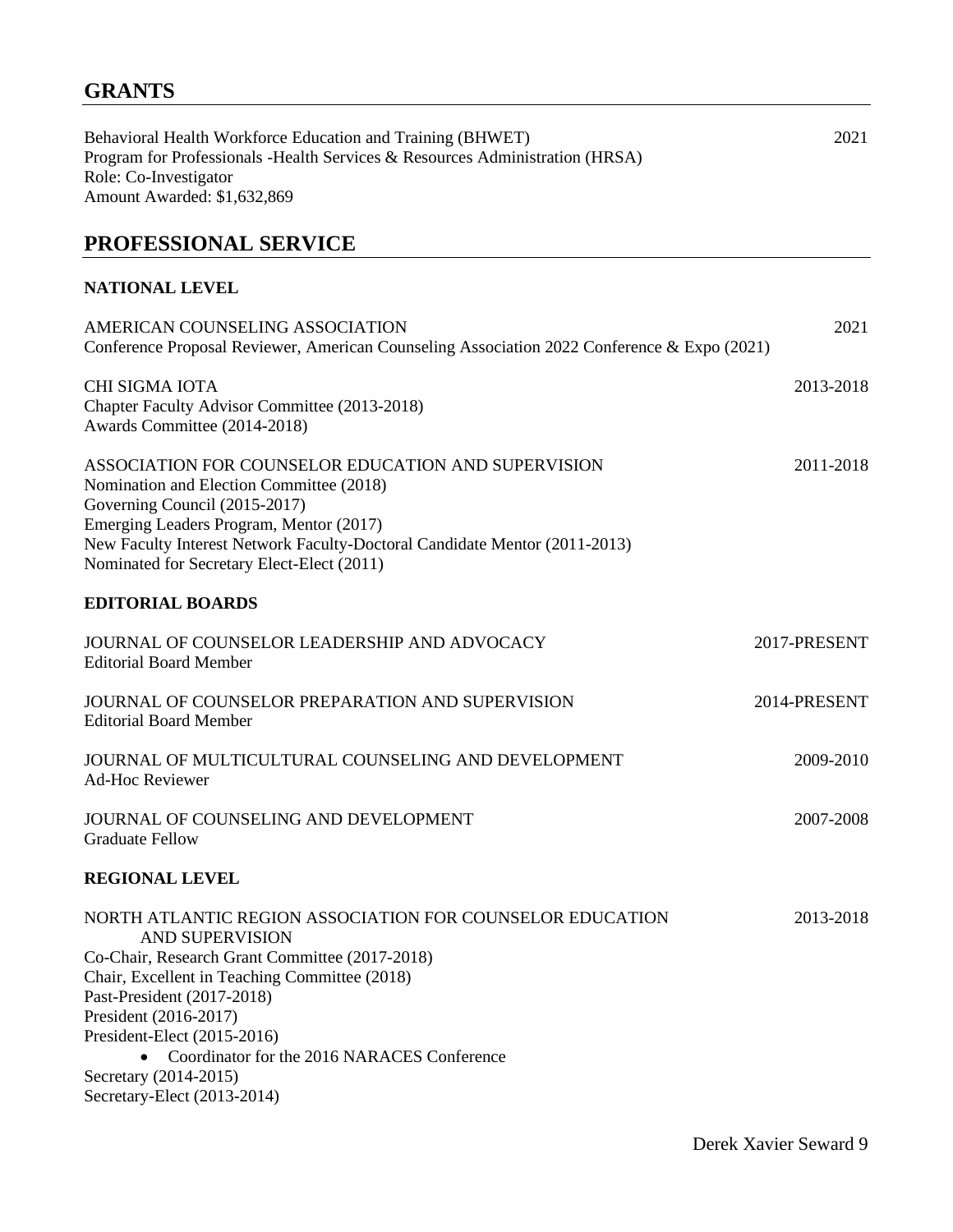### **LOCAL LEVEL**

| <b>UNIVERSITY</b>                                                                         | 2016-PRESENT       |
|-------------------------------------------------------------------------------------------|--------------------|
| <b>Benefits Advisory Council</b>                                                          | 2016-PRESENT       |
| Graduate School Faculty Council, Alternate School of Education Representative             | 2019-PRESENT       |
| <b>SOURCE Grant Competition, Reviewer</b>                                                 | 2020               |
| University Senate, School of Education Representative                                     | 2016-2019          |
| • Committee on Instruction, Member                                                        |                    |
| Summer Dissertation Fellowship Competition, Application Reviewer                          | 2019               |
| Office of Academic Affairs and the Office of Equal Opportunity, Inclusion, and Resolution | 2018               |
| Services                                                                                  |                    |
| <b>Investigative Team Member</b>                                                          |                    |
| <b>Faculty Salary Review Committee</b>                                                    | 2016-2017          |
|                                                                                           |                    |
| <b>SCHOOL OF EDUCATION</b>                                                                | 2009-PRESENT       |
| Policies, Standards, and Scholarships Committee, Member                                   | 2018-PRESENT       |
| Reorganization Summer Group, Member                                                       | 2021               |
| Diversity Committee, Member                                                               | 2016-2018          |
| Video Recording System Committee, Member                                                  | 2019-2020          |
| Promotion and Tenure Committee, Teaching Committee Chair                                  | 2017-2018          |
| Semi-Formal Mentoring Program, Mentor                                                     | 2017-PRESENT       |
| Spector/Warren Fellowship for Future Educators Committee                                  | 2016, 2020-PRESENT |
| Faculty Search Committee: Reading and Language Arts                                       | 2015-2016          |
| Spector/Warren Fellowship for Future Educators, Informal Mentor                           | 2015               |
| Promotion and Tenure Committee, Teaching Committee                                        | 2014               |
| Selected Studies in Education, Program Coordinator                                        | 2013               |
| Promotion and Tenure Committee                                                            | 2012-2013          |
| Committee on Degrees and Curriculum                                                       | 2010-2013          |
| Search Committee: Exercise Science Position                                               | 2009-2010          |
|                                                                                           |                    |
| COUNSELING AND HUMAN SERVICES DEPARTMENT                                                  | 2008-PRESENT       |
| Department Chair                                                                          | 2018-PRESENT       |
| Program Coordinator, Doctoral Program in Counseling and Counselor Education               | 2019-PRESENT       |
| Interim Program Coordinator, Clinical Mental Health Counseling                            | Fall 2021-PRESENT  |
| Education Management Services Simulation iQ Coordinator                                   | 2017-PRESENT       |
| Faculty Search Committee Chair, Tenure Track Assistant Position and Association Positions | 2017-2018          |
| Faculty Search Committee Chair, Visiting Assistant Professor                              | 2019, 2020         |
| Part-Time Instructor Search Chair, 5 Positions                                            | 2019, 2020         |
| <b>Student Affairs Counseling Program Coordinator</b>                                     | 2014-2019          |
| Faculty Search Committee, Visiting Assistant Professor - Position #1                      | 2017               |
| Faculty Search Committee, Visiting Assistant Professor - Position #2                      | 2017               |
| Data Transfer and Storage Policy Committee                                                | 2014               |
| <b>Counselor Preparation Comprehensive Examination Proctor</b>                            | 2014               |
| <b>Student Remembrance Group Facilitator</b>                                              | 2014               |
| Faculty Search Committee: Clinical Mental Health Position                                 | 2016-2018          |
| Faculty Search Committee: Clinical Mental Health Position                                 | 2013               |
| <b>Faculty Search Committee: Department Chair Position</b>                                | 2012-2013          |
| Faculty Search Committee: Clinical Mental Health Position-Non-Tenure Track                | 2012               |
| <b>Doctoral Qualifying Exam Committees</b>                                                | 2010-PRESENT       |
| Doctoral Clinical Qualifying Exam Committees                                              | 2009-2014          |
| Department Representative, School of Education Graduate Programs Fair                     | 2011               |
| Search Committee: Counseling and Human Services Administrative Assistant Position         | 2010               |
| List-Serve Manager                                                                        | 2008-2018          |
|                                                                                           |                    |

Derek Xavier Seward 10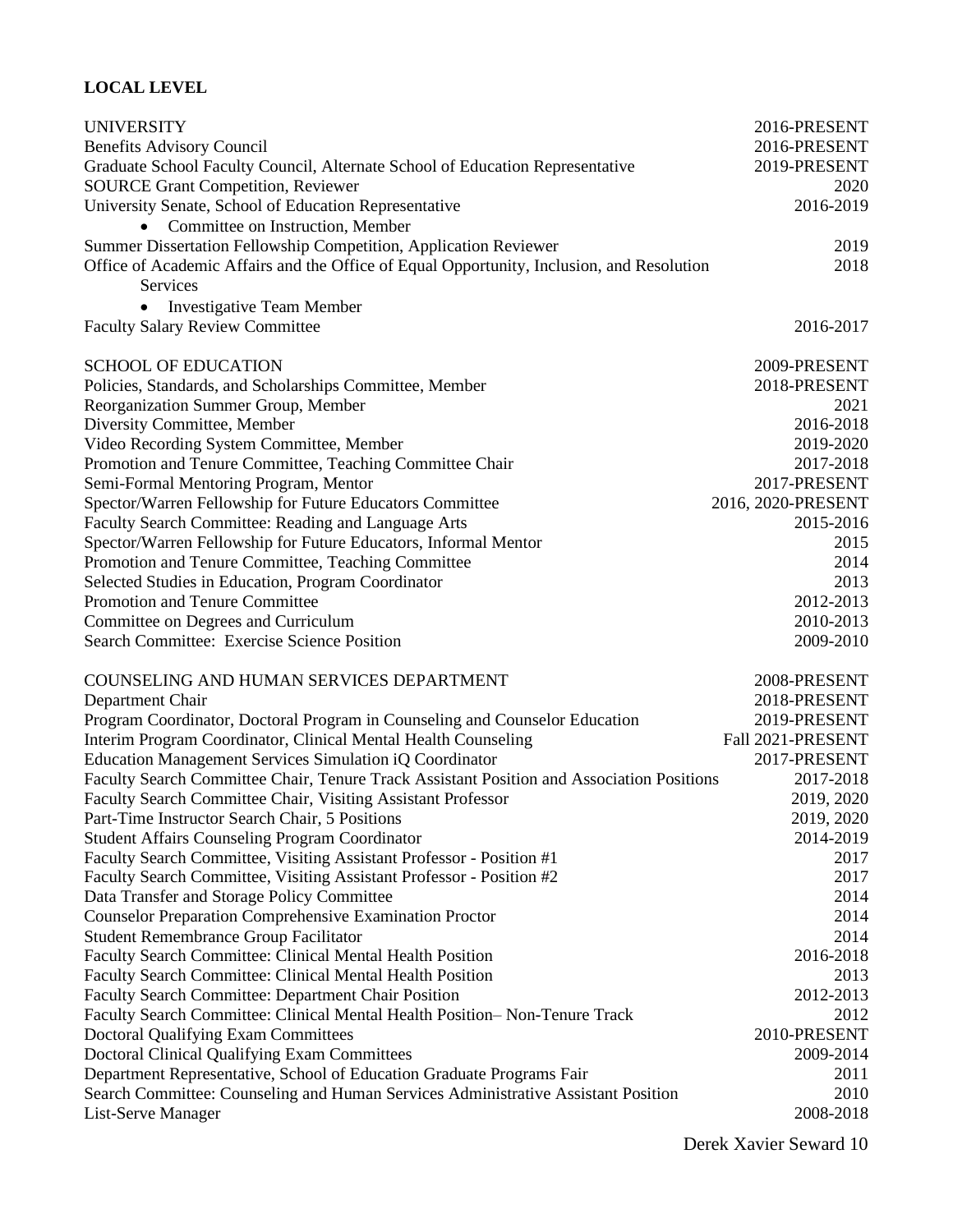| Admissions Interview Review/Day (3 times per year)                                                                    | 2009-PRESENT |
|-----------------------------------------------------------------------------------------------------------------------|--------------|
| Program Coordinator, Student Affairs Master's Degree Program                                                          | 2014-2018    |
| Search Committee: School Counseling Position                                                                          | 2008-2009    |
| CHI SIGMA IOTA<br>Sigma Upsilon Chapter, Syracuse University<br><b>Chapter Faculty Advisor</b>                        | 2009-2018    |
| <b>CENTER FOR HEALTH AND BEHAVIOR</b><br>Center-wide Project Committee                                                | 2010         |
| Intervention Development and Implementation Committee                                                                 |              |
| <b>COMMUNITY</b><br>CORE K-8 PROGRAM – SYRACUSE CITY SCHOOL DISTRICT<br>School Counseling Advisory Council            | 2013-2018    |
| ROBERTS SCHOOL/DANFORTH MIDDLE SCHOOL – SYRACUSE CITY SCHOOL DISTRICT 2013-2018<br>School Counseling Advisory Council |              |
| <b>CORCORAN HIGH SCHOOL</b><br>9 <sup>TH</sup> Grade Report Card Conferences                                          | 2012         |

# **DOCTORAL SUPERVISION, EXAMINATION REVIEW, & RESEARCH APPRENTICESHIPS**

### **DISSERTATION CHAIR**

| Shana Gelin (in process)      | "An Exploration of Self-Identify Experiences Within the Lives of Afro-<br>Caribbean Undergraduate Women"<br>(Counseling and Human Services Department)                                                                                |
|-------------------------------|---------------------------------------------------------------------------------------------------------------------------------------------------------------------------------------------------------------------------------------|
| Kelly Belmontes (in process)  | Untitled<br>(Counseling and Human Services Department)                                                                                                                                                                                |
| Seydem Hancioglu (in process) | "Self-care Practices and Professional Identity Among Counseling<br>Graduate Students."<br>(Counseling and Human Services Department)                                                                                                  |
| Jordan Shannon (2020)         | "Examining Intentions to Seek Counseling Amongst African American<br>Male College Students"<br><b>School of Education Doctoral Award Winner</b><br>(Counseling and Human Services Department)                                         |
| Melany Silas (2019)           | "An Exploration of the Mental Health Help-Seeking and Self-Care<br>Strategies of Black Women: The Implications for Counselor Education,<br>Training and Practice"<br>(Counseling and Human Services Department)                       |
| Claudette Brown-Smythe (2015) | "The Relationship of Spirituality and Depression on the Subjective<br>Well-being of Jamaican College Students - A Cross Sectional Study of<br>Teacher Training Institutions in Jamaica"<br>(Counseling and Human Services Department) |

Derek Xavier Seward 11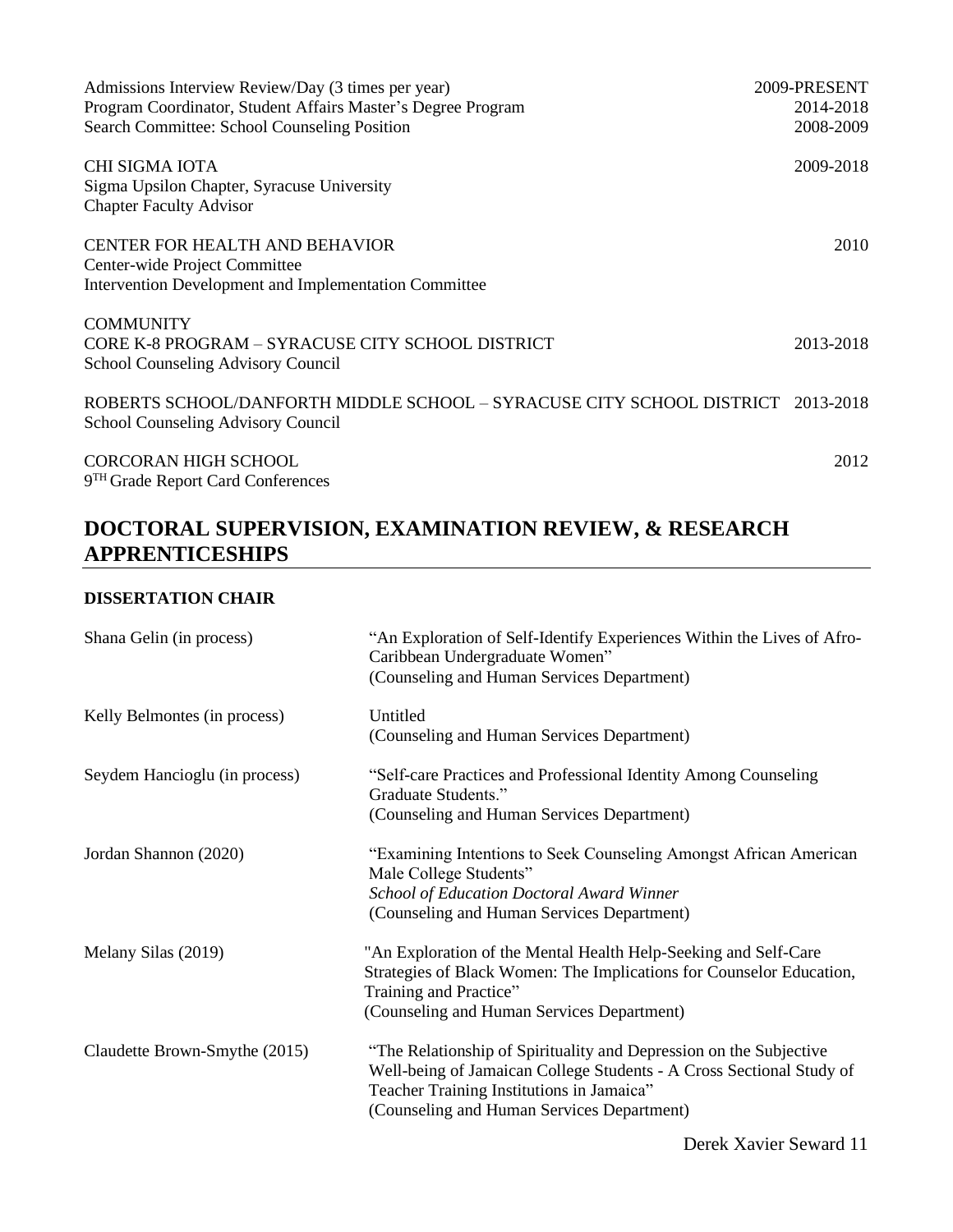### **DISSERTATION COMMITTEE MEMBERSHIP**

| Sara Thaxton (2020)           | "A Phenomenological Investigation Of The Lived Experiences of<br>Workplace Burnout, Wellness, and Resilience in Independently<br>Licensed Private Practice Counselors Who Operate Their Own Practice<br>While Maintaining a Caseload of Clients."<br>(Counseling and Human Services Department) |
|-------------------------------|-------------------------------------------------------------------------------------------------------------------------------------------------------------------------------------------------------------------------------------------------------------------------------------------------|
| Michele Rivas (2017)          | "The Development of Disability Competence: A Qualitative<br>Investigation of Licensed Professional Counselors' Perspectives"                                                                                                                                                                    |
| Stephen Harding Wright (2012) | (Counseling and Human Services Department)<br>"A Comparison of Counselors' Perceptions of a Session Conducted by                                                                                                                                                                                |
|                               | Videoconferencing versus Face-to-Face"                                                                                                                                                                                                                                                          |
|                               | (Counseling and Human Services Department)                                                                                                                                                                                                                                                      |
| John Kiweewa (2010)           | "Endorsement of Growth Factors and its Relation to Stage of Group                                                                                                                                                                                                                               |
|                               | Development in Experiential Groups"                                                                                                                                                                                                                                                             |
|                               | (Counseling and Human Services Department)                                                                                                                                                                                                                                                      |

### **DISSERTATION EXTERNAL EXAMINER**

| Abdulrahman R. A. Alogaily (2021) | "Validation and perceptions of an advanced organizer on main elements<br>of research: Philosophical assumptions, paradigms, and praxis"<br>(Instructional Design, Development, and Evaluation Department)                                               |
|-----------------------------------|---------------------------------------------------------------------------------------------------------------------------------------------------------------------------------------------------------------------------------------------------------|
| Gaye Ceyhan (2019)                | "Mentoring structures and the types of support provided to early-year<br>undergraduate researchers"<br>(Teaching and Leadership Department)                                                                                                             |
| Janine L. Nieroda (2019)          | "American and Moroccan Youths' Multiliteracies in a Cross-Cultural<br>Photovoice Project: A Formative Experiment"<br>(Reading and Language Arts Department)                                                                                             |
| Kimberly Williams Brown (2017)    | "Narratives of Afro-Caribbean International Women Teachers:<br>Transnational Experiences and Struggles in New York City School<br>Districts"<br>(Cultural Foundations of Education Department)                                                          |
| Reba Y. Hodge (2016)              | ""Teaching is a Revolutionary Act: The Legitimate Knowledges Black<br>Women Teachers Enacting Activist Literacies.""<br>(Teaching and Leadership Department)                                                                                            |
| Deana Adams (2015)                | "How Positive is Positive Behavior Support"<br>(Teaching and Leadership Department)                                                                                                                                                                     |
| Rava Root (2015)                  | "A case study of four schools in Western NY, their implementation of<br>the Seven Essential Elements and the impact it has had on the NYS 8th<br>Grade ELA and math test scores within each respective school."<br>(Teaching and Leadership Department) |
| Christina Limpert (2013)          | "Whose streets? Our streets!: Identity, Institution, and Privilege in<br>Student Activism"<br>(Cultural Foundations of Education Department)                                                                                                            |

Derek Xavier Seward 12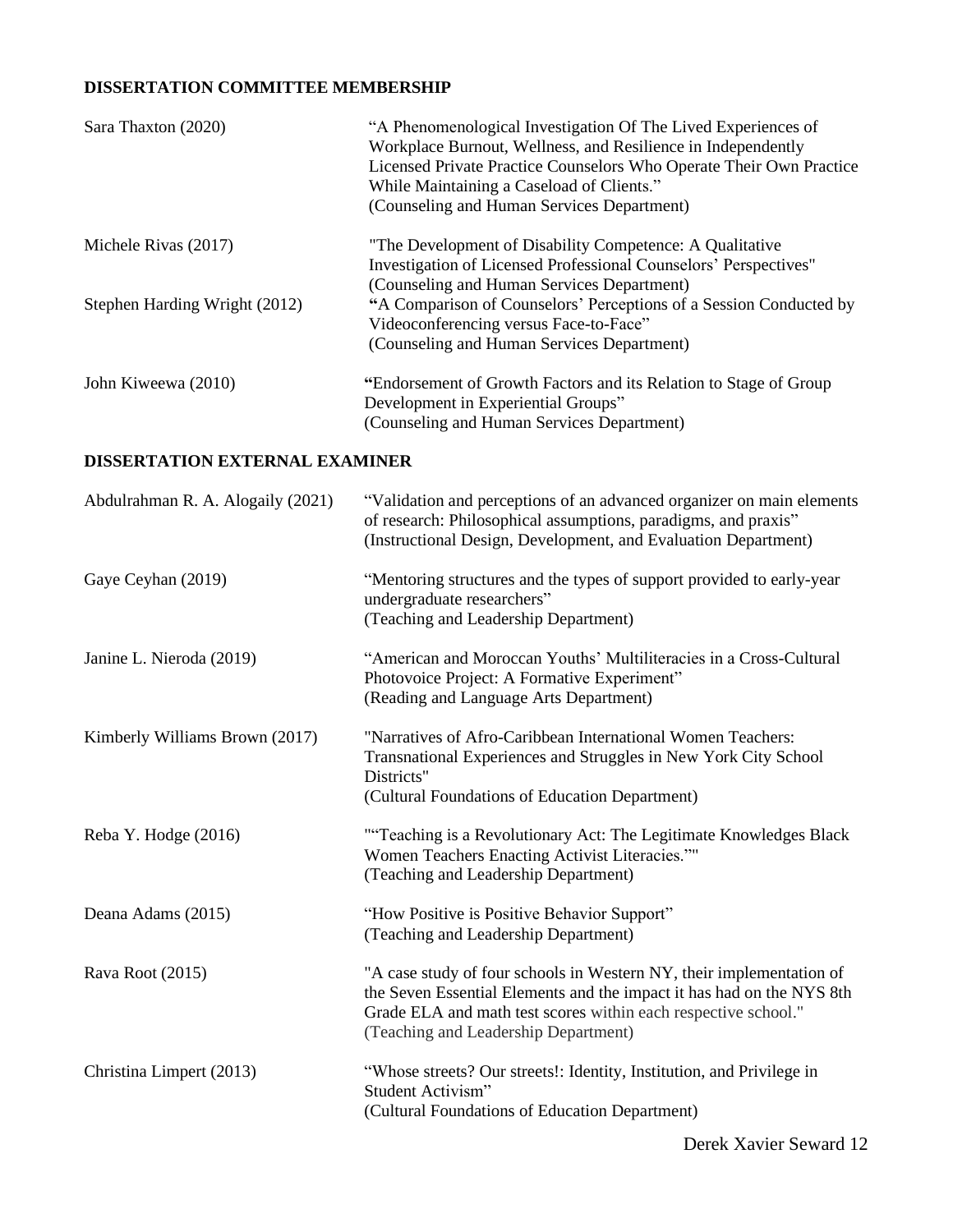| Bryan Crandall (2011) | "A 'Responsibility to Speak Out'; Perspectives on Writing from Black<br>African-born Male Youth with Limited or Interrupted Formal<br>Education."<br>(Reading and Language Arts Department) |
|-----------------------|---------------------------------------------------------------------------------------------------------------------------------------------------------------------------------------------|
| Tamala Ray (2010)     | "High School Athletic Directors: An Examination of the Role of<br>Realities and Career Progressions"<br>(Teaching and Leadership Department)                                                |

#### **DISSERTATION ORAL DEFENSE CHAIR**

| Robyn Fielder (2011)    | "Health Consequences of Sexual Hookups for First-Year College<br>Women: A One-Year Prospective Investigation"<br>(Department of Psychology)         |
|-------------------------|-----------------------------------------------------------------------------------------------------------------------------------------------------|
| Danielle Seigers (2011) | "Screening and Brief Intervention for Hazardous Alcohol Use: A Pilot<br>Study in a College Counseling Center<br>(Department of Psychology)          |
| Rae Littlewood (2009)   | "Using 'Common-Sense' to Understand Complementary and Alternative<br>Medicine Use and HAART Adherence in HIV+ People"<br>(Department of Psychology) |

#### **QUALIFYING EXAM READER**

Alonzo Turner, 2021 Rahsaan DeLain, 2021 Derron Hilts, 2021 Gabrielle Kempton, 2021 Jessie Darkis, 2020 Alonzo Turner, 2020 Erin Friedman, 2019 Jordan Shannon, 2019 Peitao Zhu, 2019 Kellin Cavanaugh, 2019 Kathryn Kozak, 2018 Harvey Peters, 2018 Cara Levine, 2014 Jaime Castillo, 2014 Alan Miller, 2014 Gena Nelson, 2014 Sarah Speigelhoff, 2012 Allison Hrovat, 2012 Amalia Stanciu, 2011

#### **CLINICAL QUALIFYING EXAM READER**

Jessie Darkis, 2020 Jordan Shannon, 2019 Shana Gelin, 2018 Seydem Hancioglu, 2016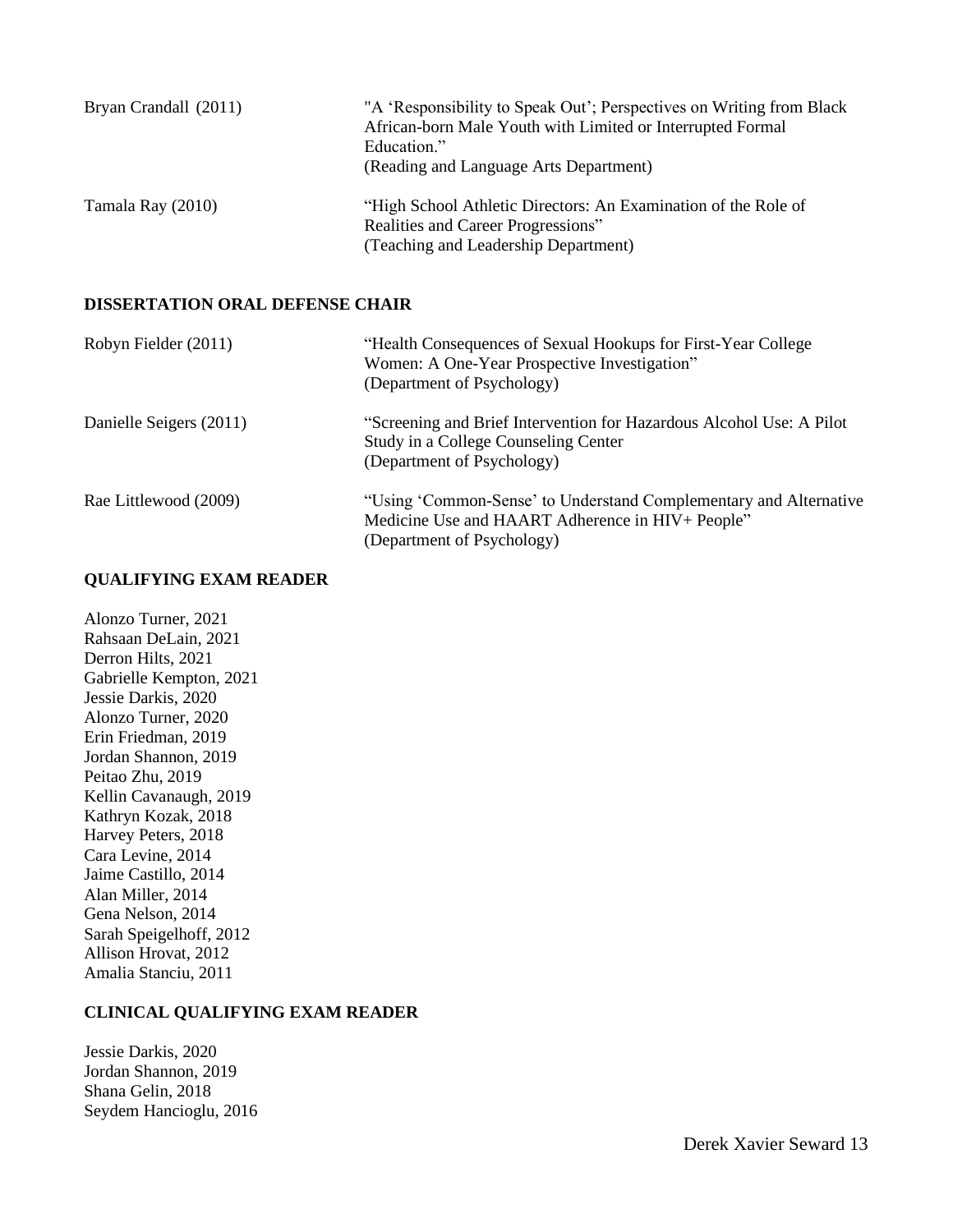Steven Kassier, 2016 Cara Levine, 2016 Michael Calloway, 2013 Sarah Speigelhoff, 2013 Allison Hrovat, 2012 Claudette Brown-Smythe, 2012 Amalia Stanciu, 2011 Stephan Wright, 2010 Jennifer Rogers, 2009

### **RESEARCH APPRENTICESHIP WORK**

Xiaoxuan Qu, 2021 Jordan Shannon, 2018 Kelly Belmontes, 2018 Rahsaan DeLain, 2020 Shana Gelin, 2017, 2018 Seydem Hancioglu, 2015 Claudette Brown-Smythe, 2010 Melany Silas, 2009 (Informal Advisor)

#### **FUTURE PROFESSORIATE MENTOR**

Xiaoxuan Qu, 2021 Jordan Shannon, 2018 Shana Gelin, 2017 Peitao Zhu, 2017, 2018 Kelly Belmontes, 2015 Michele Lopez, 2014 Rahsaan Delain, 2011 Melany Silas, 2009

### **MASTER'S STUDENT CLINICAL CAPSTONE EXAMINATION AND RESEARCH**

### **CLINICAL CAPSTONE EXAMINER**

Lindsay Burmingham, 2018 Sabrina Butler, 2018 Taylor McFarland, 2018 Sarah Sherlock, 2018 Rachel Voorhees, 2018 Christina Zanini, 2017 Jacoby Loury, 2017 Fareeza Islam, 2017 Alyssa Abbot, 2017 Rebekah Sons, 2017 Lindsay Devendorf, 2017 Sibela Osmanovic, 2017 Shyanne Ninham, 2017 Kati Nearhouse, 2016